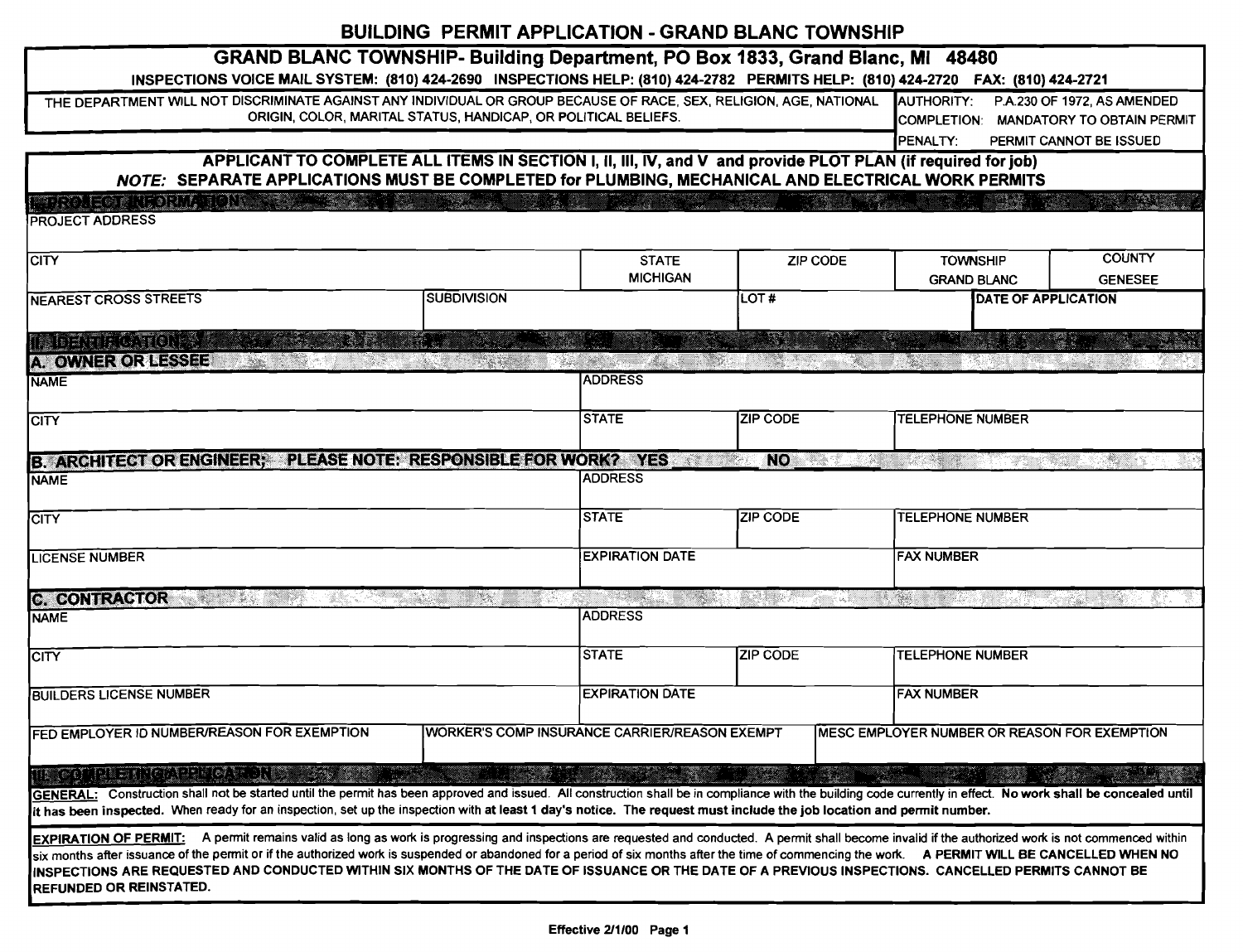# BUILDING PERMIT APPLICATION - GRAND BLANC TOWNSHIP

### HOMEOWNER SIGNATURE REQUIRED ON THIS PAGE IF HOMEOWNER OBTAINING OWN BUILDING PERMIT

The Michigan Licensing Law gives the homeowner an exemption to act as the general contractor if the homeowner is building his own residence for his own use. This means that, in the case of his own single family residence (not a duplex or apartment building) the homeowner may act as the general contractor, even though a licensed builder may be significantly involved. 339.2403 of the Michigan Occupational Code states:

A person may engage in the business of or act in the capacity of a residential building without having a license if the person is:

An owner of property with references to a structure on the property for the owner's own use and occupancy

If the homeowner acts as the general contractor and pulls the permit he should be made aware of the following:

### THAT AS THE PERMIT HOLDER, THE HOMEOWNER INCURS ALL OF THE LIABILITY AND ALL OF THE RESPONSIBILITY THAT THE LICENSED CONTRACTOR WOULD NORMALLY ASSUME.

#### THIS MEANS THAT:

|   | IT WILL BE THE HOMEOWNER'S RESPONSIBILITY TO CORRECT ANY CODE                       |
|---|-------------------------------------------------------------------------------------|
|   | VIOLATIONS, EVEN IF THE CONTRACTOR OR ANY OTHER PERSONS DID THE WORK.               |
|   | THE HOMEOWNER CAN BE HELD LIABLE FOR ANY INJURY WHICH OCCURS ON THE JOB, WHETHER IT |
| 2 | IS A BUILDER'S OR SUBCONTRACTOR'S EMPLOYEE.                                         |
| 3 | THE HOMEOWNER IS RESPONSIBLE FOR WORKER'S COMPENSATION, ALL WITHHOLDING TAXES.      |
|   | BOTH FEDERAL AND STATE, AND FICA TAXES FOR ALL PERSONS ON THE JOB.                  |
|   | IN THE EVENT OF AN OCCURRENCE BEYOND THE BUILDER'S CONTROL (LAWSUITS, ETC.) WHICH   |
| 4 | CAUSES THE BUILDER TO BE UNABLE TO COMPLETE THE WORK, THE HOMEOWNER WILL BE         |
|   | LEGALLY RESPONSIBLE FOR THE COMPLETION OF THE JOB.                                  |

I, HAVE READ AND UNDERSTAND THE ABOVE INFORMATION.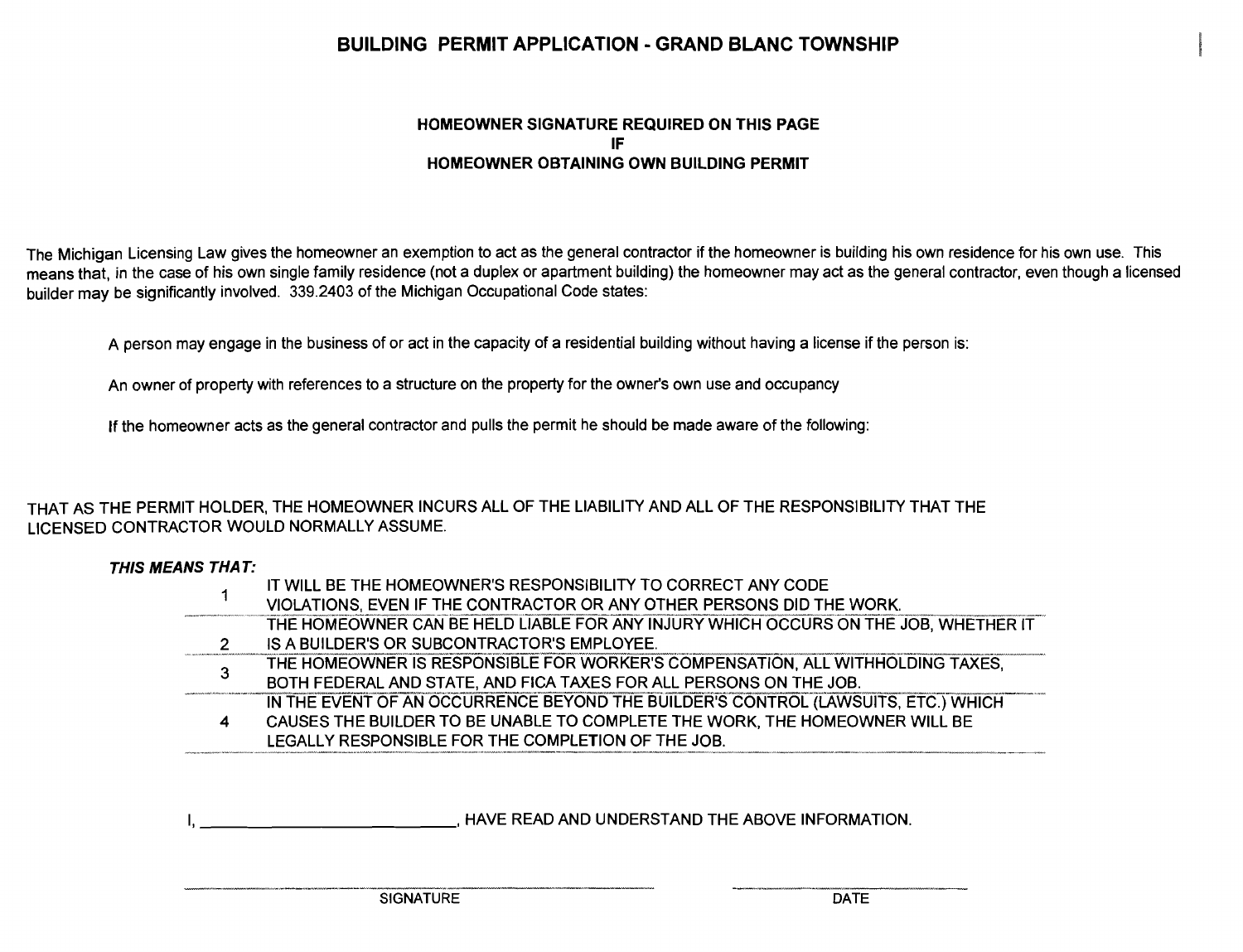| A. PLEASE PROVIDE A COMPLETE DESCRIPTION OF THE<br><b>WORK TO BE COMPLETED UNDER THIS PERMIT:</b>                                                       |  |  |  |
|---------------------------------------------------------------------------------------------------------------------------------------------------------|--|--|--|
|                                                                                                                                                         |  |  |  |
|                                                                                                                                                         |  |  |  |
| <b>REQUIRES PLOT PLAN AND/OR FLOOR PLAN SHOWING WORK TO BE COMPLETED</b><br>SHOW ALL DIMENSIONS AND DISTANCES INCLUDING ANY RIGHT OF WAYS AND EASEMENTS |  |  |  |